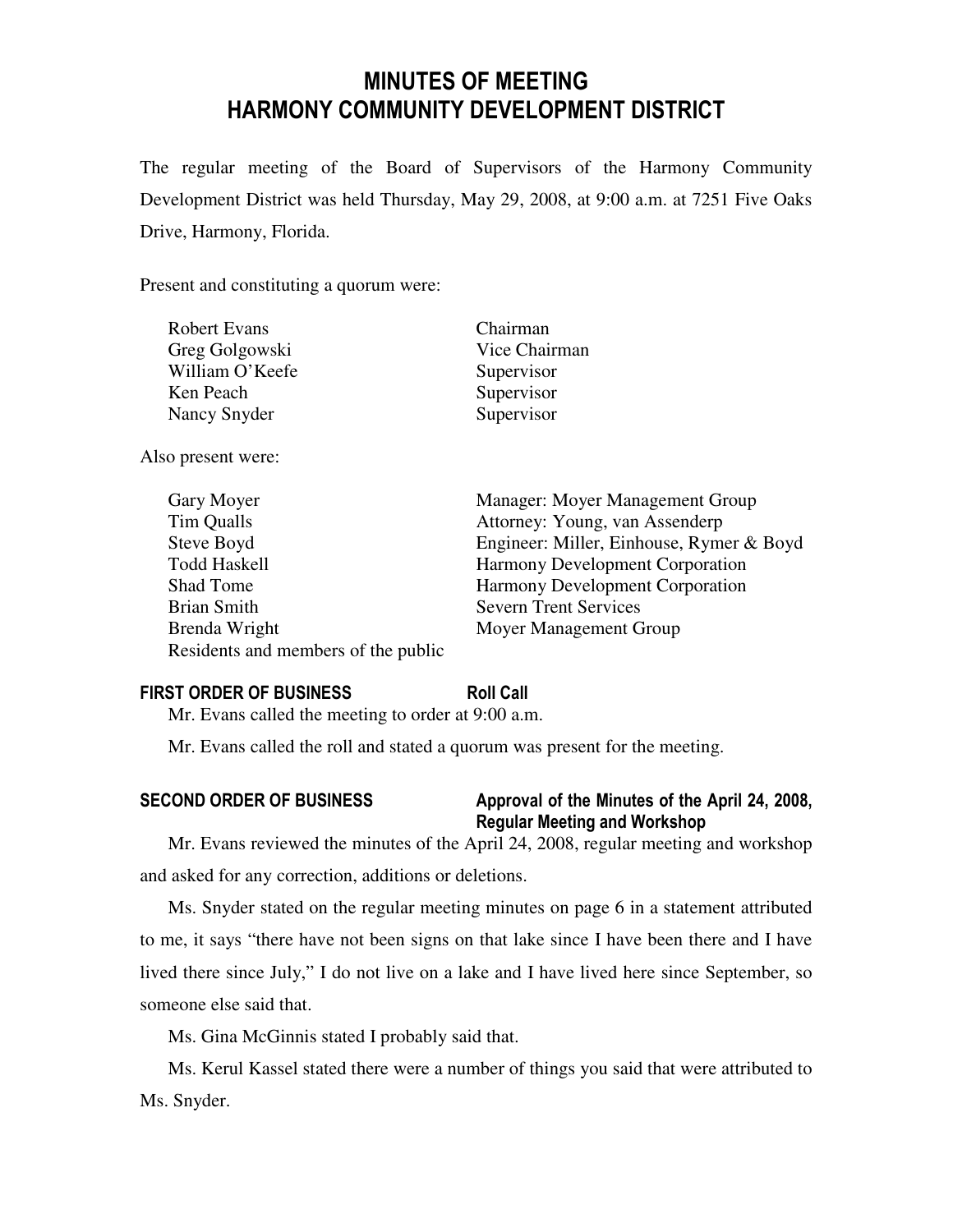Ms. Snyder stated in the workshop minutes on page 6 where it says "when you purchase a time share you have to provide a credit card" should be "when you stay in a timeshare." On page 15, third paragraph, I don't think Ms. Kassel has a son who plays soccer all over the United States so that was someone else. I do not know the woman's name who said that.

Mr. Moyer stated we will show that as a resident.

Mr. Evans stated on page 3 of the regular meeting minutes, Mr. Boyd actually provides us with the exhibits to the assessment methodology, not Mr. Moyer. Page 8 indicates Mr. Qualls needs to cite the Statute and it should be Mr. Walls because he raised questions on that issue.

> On MOTION by Ms. Snyder, seconded by Mr. Peach, with all in favor, approval was given to the minutes of the April 24, 2008 regular meeting and workshop, as amended.

# THIRD ORDER OF BUSINESS Presentation of the Fiscal Year 2009 Budget **A. Discussion of the Fiscal Year 2009 Proposed Budget**

Mr. Moyer stated we distributed the first draft of the fiscal year 2009 budget that starts on October 1, 2008 and will conclude on September 30, 2009. It is in a format that is the same as what we adopted for fiscal year 2008. Modifications were made to reflect the 2009 work program. For the benefit of the audience, I am asking the Board to adopt a Resolution that will approve the budget and set a public hearing for the August meeting. At the August meeting, there will be a public hearing. After considering public comment, the Board will adopt the budget. I differentiate "approve" from "adopt." Today we are approving the budget to start a process. We are not ending a process by approving a budget. We will have a workshop on this budget and further Board discussion between now and the August public hearing. We have received some comments during the year about the District providing additional services that we can discuss as part of this process. We will convene a workshop after this meeting to discuss it in detail.

**B. Consideration of Resolution 2008-03 Approving the Fiscal Year 2009 Proposed Budget and Setting a Public Hearing** 

Mr. Moyer stated I will ask the Board to consider adopting this Resolution to set the public hearing for the August 28, 2008, meeting.

Mr. Evans stated to avoid duplication, we will be discussing this budget by line item at the workshop.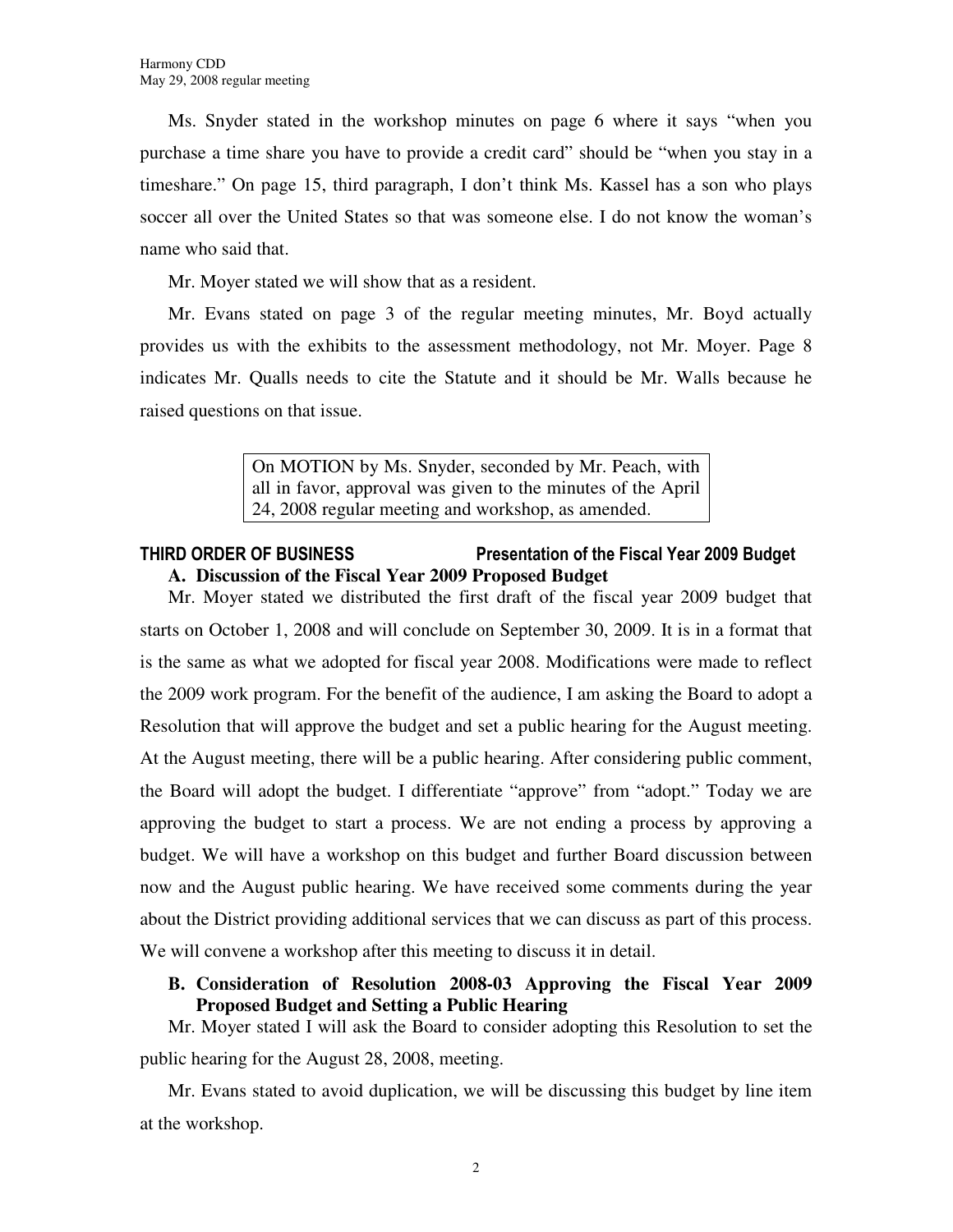On MOTION by Mr. Golgowski, seconded by Mr. O'Keefe, with all in favor, approval was given to Resolution 2008-03 approving the fiscal year 2009 proposed budget and setting a public hearing for Thursday, August 28, 2008, at 9:00 a.m. at 7251 Five Oaks Drive, Harmony, Florida

# FOURTH ORDER OF BUSINESS **Discussion** of the Revised Amendment to Chapter 1, Rule 1.5 of the Harmony CDD Rules of Procedure Relating to Use of Parks and Recreation Facilities

Mr. Qualls stated I distributed the latest version of the draft rules. The colors reflect the revisions we have made to date. Based on the workshop last month, we inserted some new things, related to the rules of the use of the soccer and volleyball facilities in Section 4. We added some new items for use of the boat. These items relate to a security damage deposit. There are two options under Section 2.3 on page 2. One option is, parties, prior to use, submit a \$250 check to be held by the District as set forth in Section 7.3 or as an alternative, we have created a mechanism where a potential user gives their credit card information and identification in lieu of that security deposit. If damage does occur, that credit card information will then be used to pay for the damaged boat. We had a short meeting with staff this morning and we discussed having a few more steps in place for reserving a boat and outlining mechanisms to make residents aware of how they can pay this damage deposit, where the information will be kept securely, and those types of things. We will work on that over the next month but the basic mechanism is in place. We discussed most of these at the workshop and I will ask the Board to review this draft for further discussion at the next meeting. The public hearing was originally scheduled and advertised for today to adopt these rules. Because the Board approved at the last meeting to adopt these rules later, we need to continue the public hearing. The more we work through these rules, the better and more concise they will be. We can continue the hearing to the June or July meeting and I will ask for a motion from the Board to continue the hearing.

> MOTION by Ms. Snyder, seconded by Mr. Peach, with all in favor, approval was given to continue the public hearing for rulemaking to Thursday, July 31, 2008, at 9:00 a.m. at 7251 Five Oaks Drive, Harmony, Florida.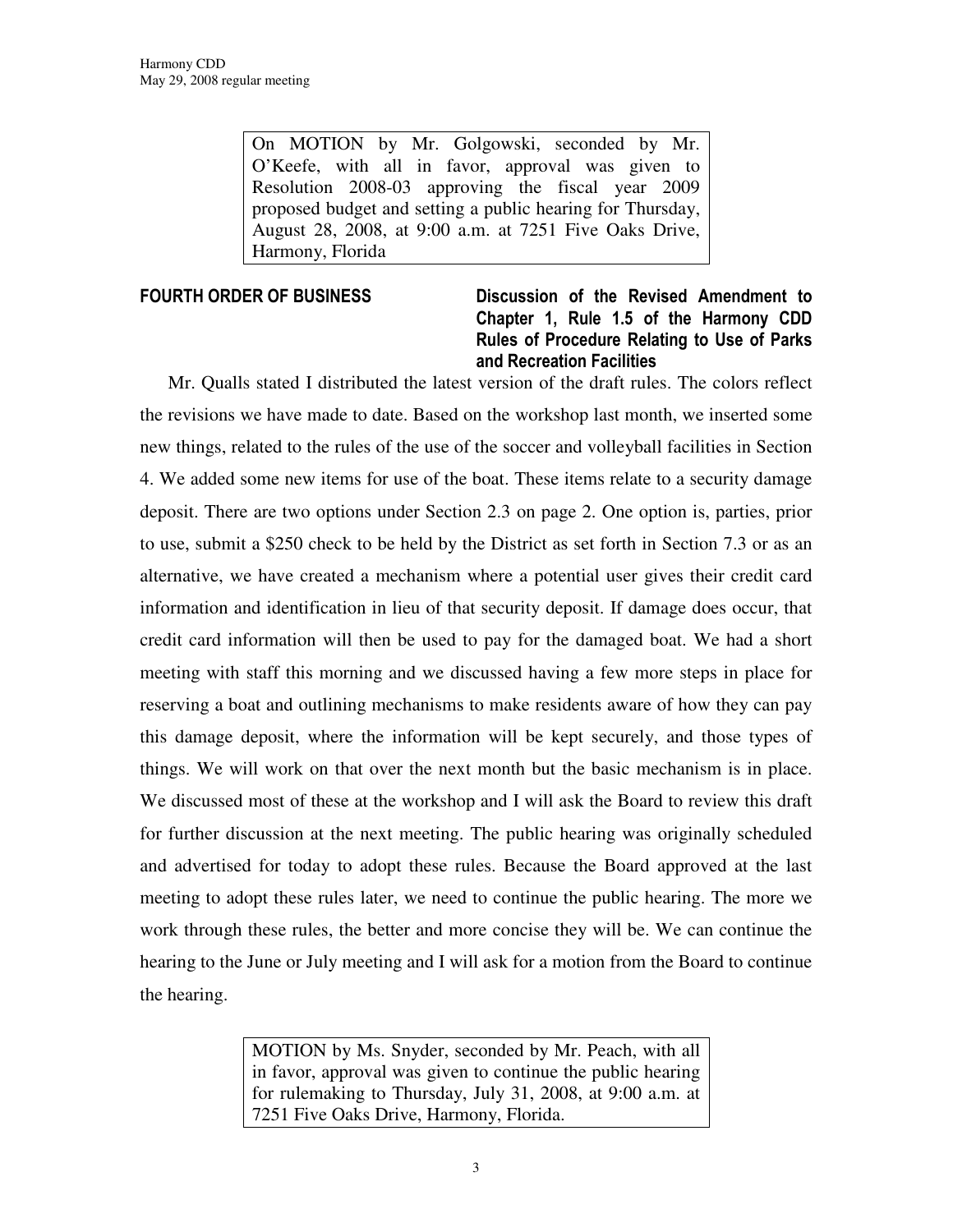Mr. Evans stated this is a very comprehensive summary of the changes and it is a lot to take into consideration. We appreciate your hard work on this and giving us time to review it. This will evolve as we get more participation and utilization of the amenities and get more feedback from the residents who actually use these amenities to help us shape these policies and procedures.

Ms. Snyder asked do we have a time sequence when most of the boats are used so we can say the boats are available for a certain period of time and based upon the fact that we have to allow time for an inspection either before or after their use?

Mr. Qualls stated we discussed a good procedure for reserving boats during the week by calling the District Manager's office and also having a mechanism for a first come, first serve basis on the weekend. We will describe that and I will distribute it by email to the Board as we work through the process. Please forward any comments you have as you review these rules.

# FIFTH ORDER OF BUSINESS District Manager's Report

# **A. Financial Statements**

Mr. Moyer reviewed the financial statements, included in the agenda packet and available for public review in the District Office during normal business hours.

# **B. Invoice Approval #97 and Check Run Summary**

Mr. Moyer reviewed the invoices and check summary and requested approval.

Mr. Evans stated the newer format makes it easier to review the expenditures, with the narratives that accompany these. I compliment you on that.

> On MOTION by Mr. Peach, seconded by Ms. Snyder, with all in favor, approval was given to the financial statements and invoices as presented.

### **C. Report on the Number of Registered Voters – 381 D. General Election Qualifying Information**

Mr. Moyer stated I will combine items C and D because they are related. Included in the agenda package is a letter from the Supervisor of Elections in Osceola County indicating that as of April 15, 2008, there are 381 registered voters. The reason this is important is Chapter 190, Florida Statutes, provides for a mechanism to transition from landownership vote to registered voter vote, and the thresholds deal with the number of years the District is in existence. This District was established in 2000, and in 2006, when we would have started this process, we had not met the other threshold, which is 250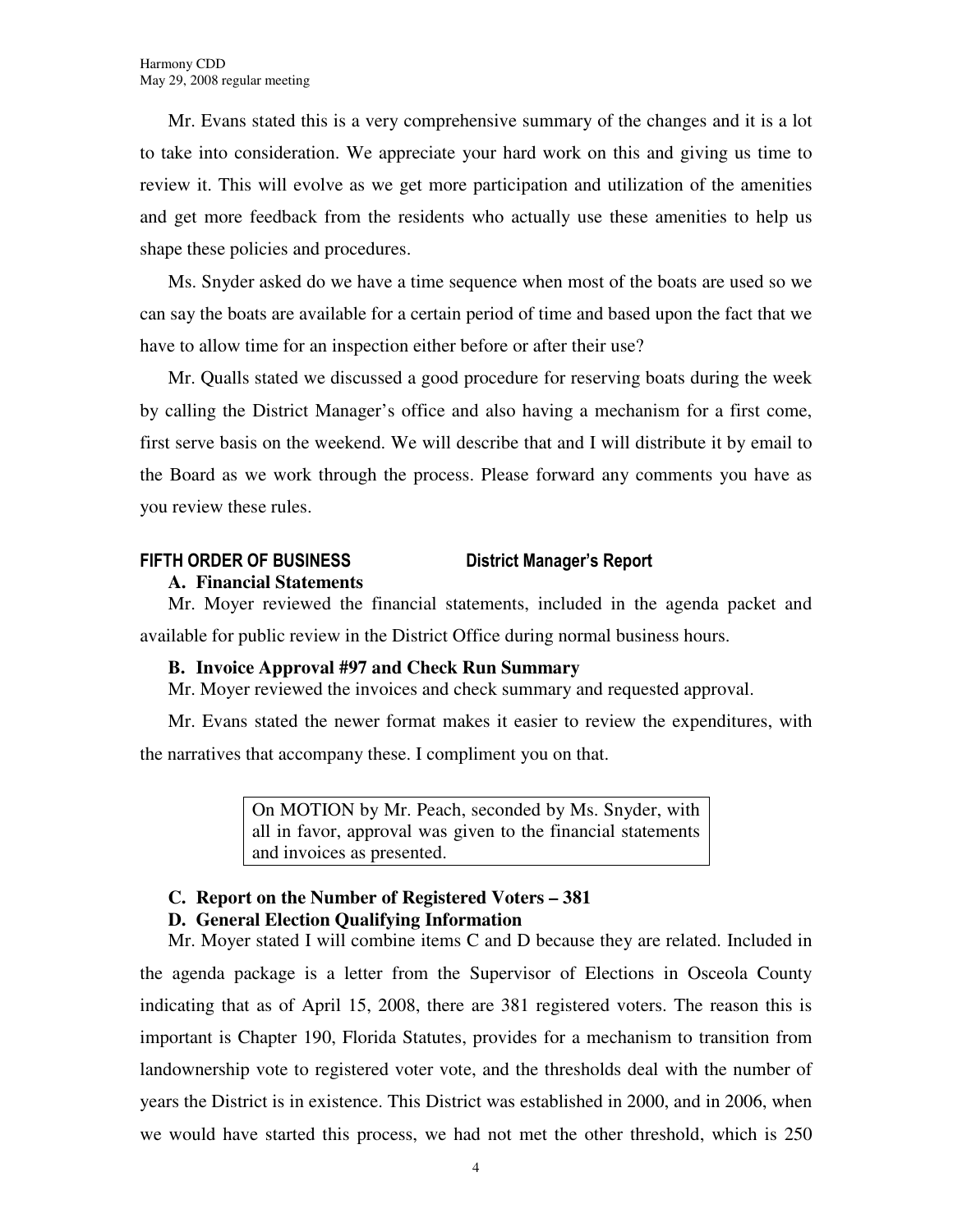registered voters. We have now met that threshold so we will proceed to have a General Election for two seats that expire this year and will be on the November ballot. I have several copies of the summary for qualifying to run for office. Qualifying dates are from noon, June 16 to noon, June 20. Any resident registered voter living in Harmony who desires to run for the position of Supervisor needs to go to the Supervisor of Elections office and qualify. You will subscribe to a candidate's oath of office. If you are going to spend any money, you need to appoint a campaign treasurer. The Supervisor of Elections is wonderful about walking you through that process. Their names will appear on the ballot if there is more than one person who qualifies for each seat. The election in November will determine who will serve on this Board.

Mr. Evans stated there are two seats. If two people run, is there still an election or do they win by default?

Mr. Moyer stated they have to run for a certain seat. If two people both want to run for seat 3 and no one runs for seat 5, then there is a vacancy for Seat 5 and an election for Seat 3. As a candidate, I would think you want to look at that.

Mr. Qualls stated if only two people run and they each run for different seats, common sense would ask why even have an election. According to Chapter 190, Florida Statutes, the District's Charter, it says "shall have an election."

Mr. Evans stated an election will still take place. Their names will be on the ballot and there will still be all the formal procedures of an election, irrespective of the number of people who run. Let us say only one person runs for a seat. If there is a vacant seat, what is the procedure? How is that seat filled?

Mr. Moyer stated the law says the current Supervisor continues to serve until a replacement is qualified and elected. Whoever occupies that seat will continue to occupy that seat until the next election cycle.

Mr. Qualls stated specifically this is referenced in Section  $190.006(2)(b)(2)(b)$ , Florida Statutes.

Mr. Evans stated if someone wanted to run, it might be in their better interest to go down on the  $19<sup>th</sup>$  to see who has qualified to run for a seat and pick a seat if one is still vacant.

Ms. Kassel stated there are no vacancies at this point.

Mr. Evans stated they have not applied yet.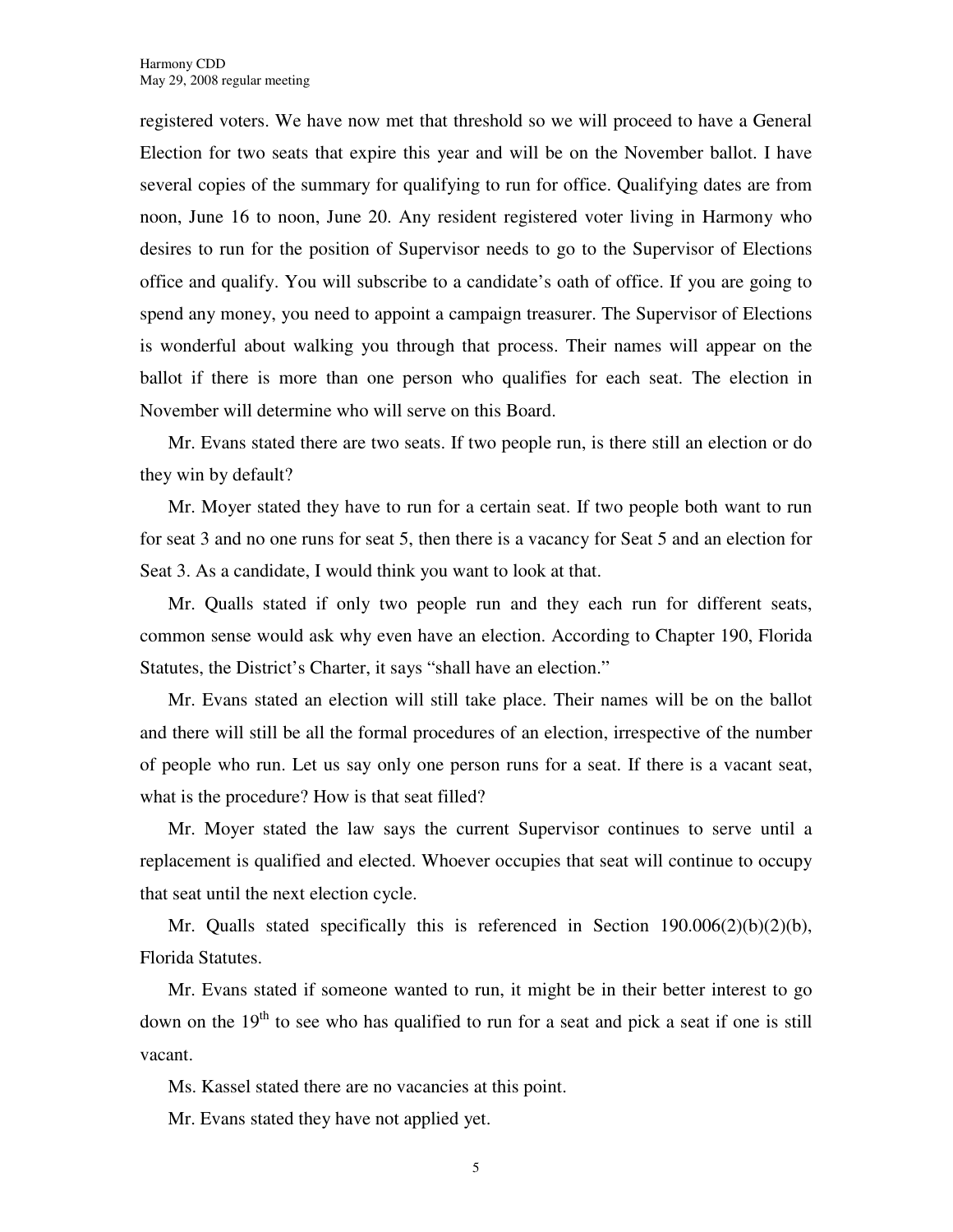Ms Kassel stated they have qualified. They still have to go back down in June to go through the formal qualifying process.

Mr. Evans stated they have qualified to run in the election but they have not selected the seat.

Ms. Kassel stated we filled out a form.

Mr. Evans stated there is an application that occurs earlier in the year that allows you to pre-qualify before you go through this qualifying process, where you get 25 signatures.

Mr. Moyer stated that deadline was May 19.

Ms. Wright stated that is if you are qualifying by petition. If you just want to pay \$25 to qualify, we do not know if you are going to do that until the week of June 16 through June 20. You can go to the Osceola County Supervisor of Elections website, go to the Candidates link and find out everyone who has put in their name to qualify to run in the General Election.

Mr. Evans asked the period when the Supervisor of Elections actually considers your candidacy active is between June 16 and June 20, or is it before that?

Ms. Wright stated even if you submit to qualify by petition and submit those signatures by May 19, you still have to go down during that week in June to qualify.

Mr. Evans stated I want everyone to understand this so they do not think that because they qualified by May 19 that they have everything taken care of.

Mr. Rich Marks asked are the two seats that are open, are they both eligible to be occupied by residents or must one be a developer and one a resident?

Mr. Evans stated both seats will be residents.

# **E. Consideration of Engagement Letter with Grau & Associates to Perform the Arbitrage Rebate Calculations for the Series 2004 Capital Improvement Revenue Bonds**

Mr. Moyer stated as part of our 2004 bonds, there is a requirement that the District determine if we have earned any arbitrage interest on the investments we have related to those bonds. In 1986, the Federal government changed the tax laws and decided governments should not be in the business of selling bonds for the purpose of making more interest earnings on the bond proceeds than what they are paying in interest expense. That is what arbitrage is. They have a requirement that every year we have to determine if we made more money than we spent. If we did, we have to put that money in an arbitrage rebate account that is held by the trustee and at the end of five years, we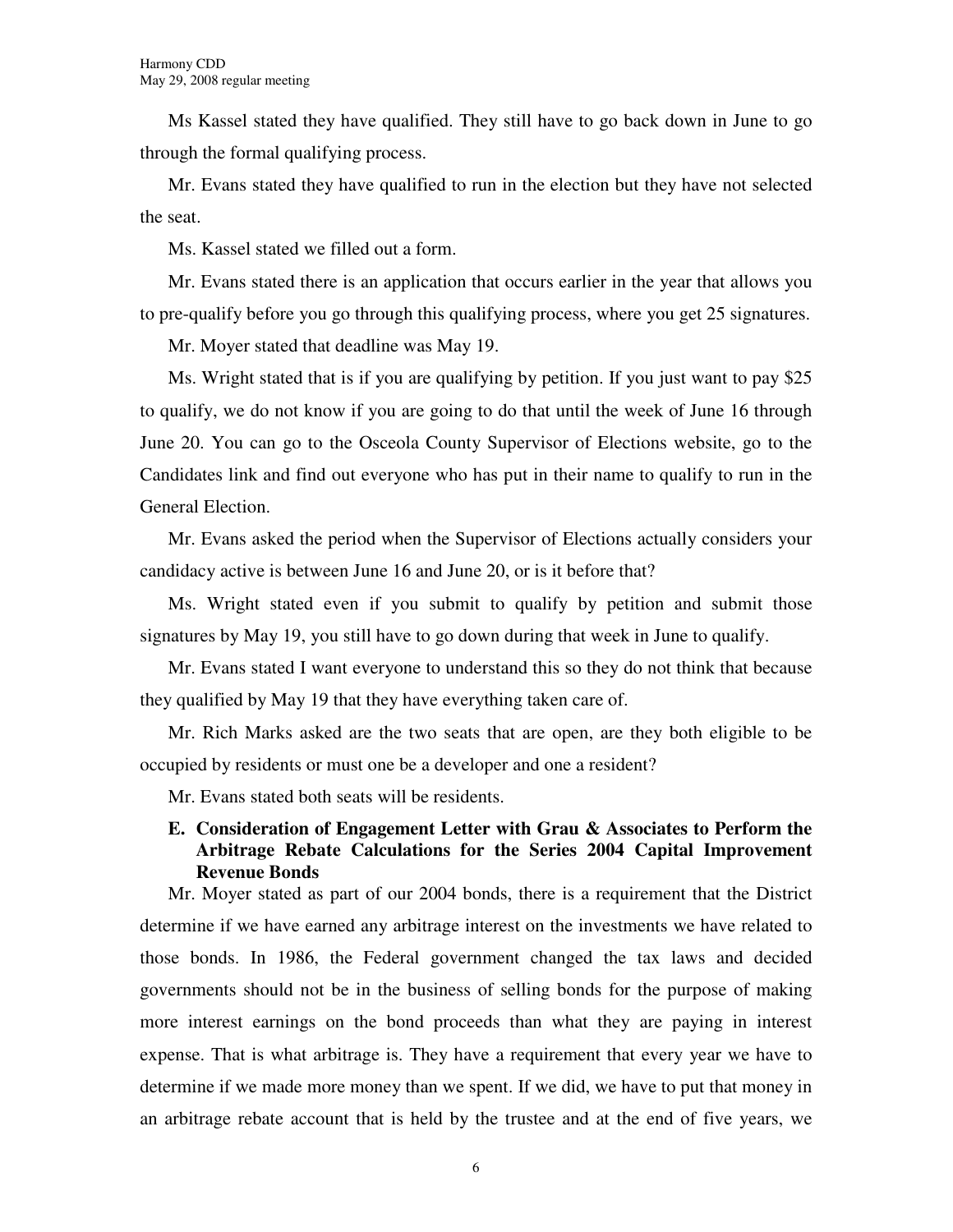remit that to the IRS. The annual fee is \$1,200 and it is typical for this type of work. The auditor will come up with a schedule on all of our investments, the period they were outstanding, the amount of interest earned compared to the bond rate (what is called the true interest costs), and they will provide us with a letter saying either we owe or we do not owe. In the current market, I think we are pretty safe in saying we will not owe.

> On MOTION by Mr. O'Keefe, seconded by Ms. Snyder, with all in favor, approval was given to the engagement letter with Grau & Associates to perform the arbitrage rebate calculations for the Series 2004 Capital Improvement Revenue Bonds.

# **F. Resident Correspondence**

Mr. Moyer stated during the month we received correspondence from a resident asking that we start a program for tree trimming. That is appropriate in terms of our discussion related to the budget. I will advise you there is a concern and there is a desire that some of the trees be trimmed and we will have to address that as part of the budget.

# SIXTH ORDER OF BUSINESS Attorney's Report

Mr. Qualls stated as a follow up to the election information, the Florida Statutes say if no one qualifies, that after the election, that seat becomes vacant and then the Board will appoint a qualified elector to fill the seat, and that is the mechanism if no one qualifies. Based on the discussion, it is a moot point but it is contained in the Statutes.

# SEVENTH ORDER OF BUSINESS Engineer's Report

Mr. Boyd stated regarding the status of sidewalk repairs, I distributed a report based on a site inspection that we performed on May 13 to review the status of the repairs, and that report summarized the repairs that were completed at that time and provides pictures of the repairs. I asked a representative from Severn Trent to provide an update on the repairs. A few repairs are still pending and we will follow up in the field and provide you with a similar report on the balance of the repairs. The repairs are nearly complete and are going well.

Mr. Evans stated thank you; this is a very comprehensive list.

Mr. Boyd stated we distributed some requisitions from the construction fund, numbers 219 through 222, which are in addition to what is included in the agenda package. The first one is to Harmony Development Corporation to reimburse them for the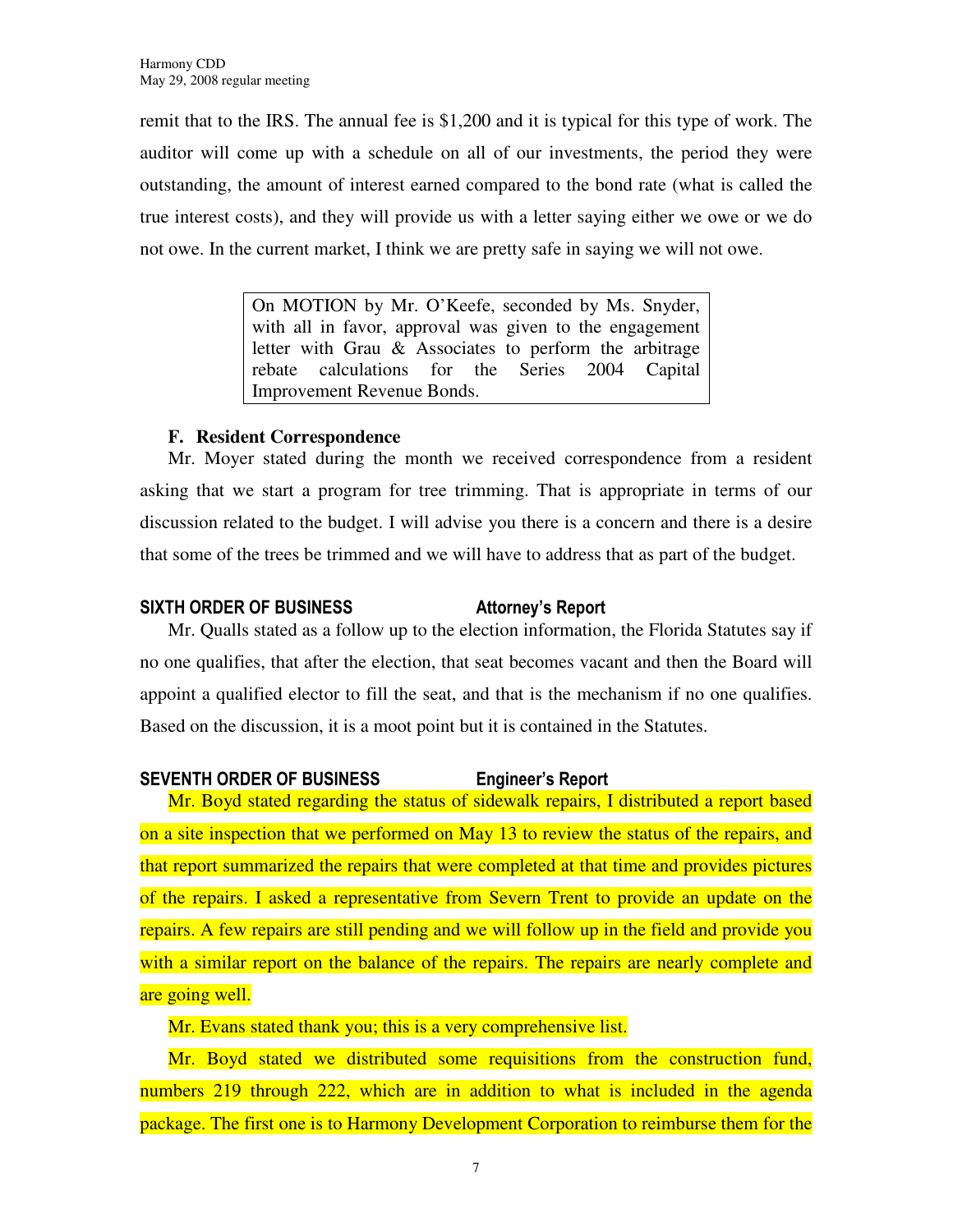capital improvements they funded at Lakeshore Park, which was approved previously by the Board. The other three are for our firm's services and most of the hours are associated with the sidewalk repairs.

> On MOTION by Mr. Peach, seconded by Mr. O'Keefe, with all in favor, approval was given to the requisitions 219 through 222 as presented, paid from the construction account.

Mr. Evans stated good work everyone. We received a lot of very favorable comments about the work.

# EIGHTH ORDER OF BUSINESS Developer's Report

Mr. Haskell stated I distributed pictures of the large dog park. Ms. Kassel and some other residents over the past several years had requested shade in the large dog park. I contacted REW and they donated five very large live oak trees at their cost, and they were planted last week. We also did some alterations to the seating out there. There were park benches on the north side that were directly in the sun and we relocated them under the shade trees. There was also a comment from Ms. Kassel as to the need for water in the dog park, so we added a watering area. There is a concrete pad to make it a clean spot. There is a white privacy fence and preparation for a shed that Ms. Kassel has been speaking of the past couple meetings. Pending the purchase, it should be installed next week.

Mr. Evans stated please extend our appreciation to REW for their donation. It was a great suggestion by the residents.

Mr. Haskell stated on the Lakeshore Park improvements, there are a couple miscellaneous items remaining. We are having a surveyor come out Monday or Tuesday to identify the locations so we can place the goals for the soccer field and a couple benches for the basketball area. It is a very nice addition and it is nice to see the residents enjoying it.

### NINTH ORDER OF BUSINESS Monthly Boat Report

Mr. Golgowski stated the boat summary is included in the agenda and shows boat activities for April and May. I am happy to say things are working normally. You will note a partial answer to Ms. Snyder's question earlier, the boats are available six days a week and during weekdays, they seem to account for one-third to one-half of the trips. In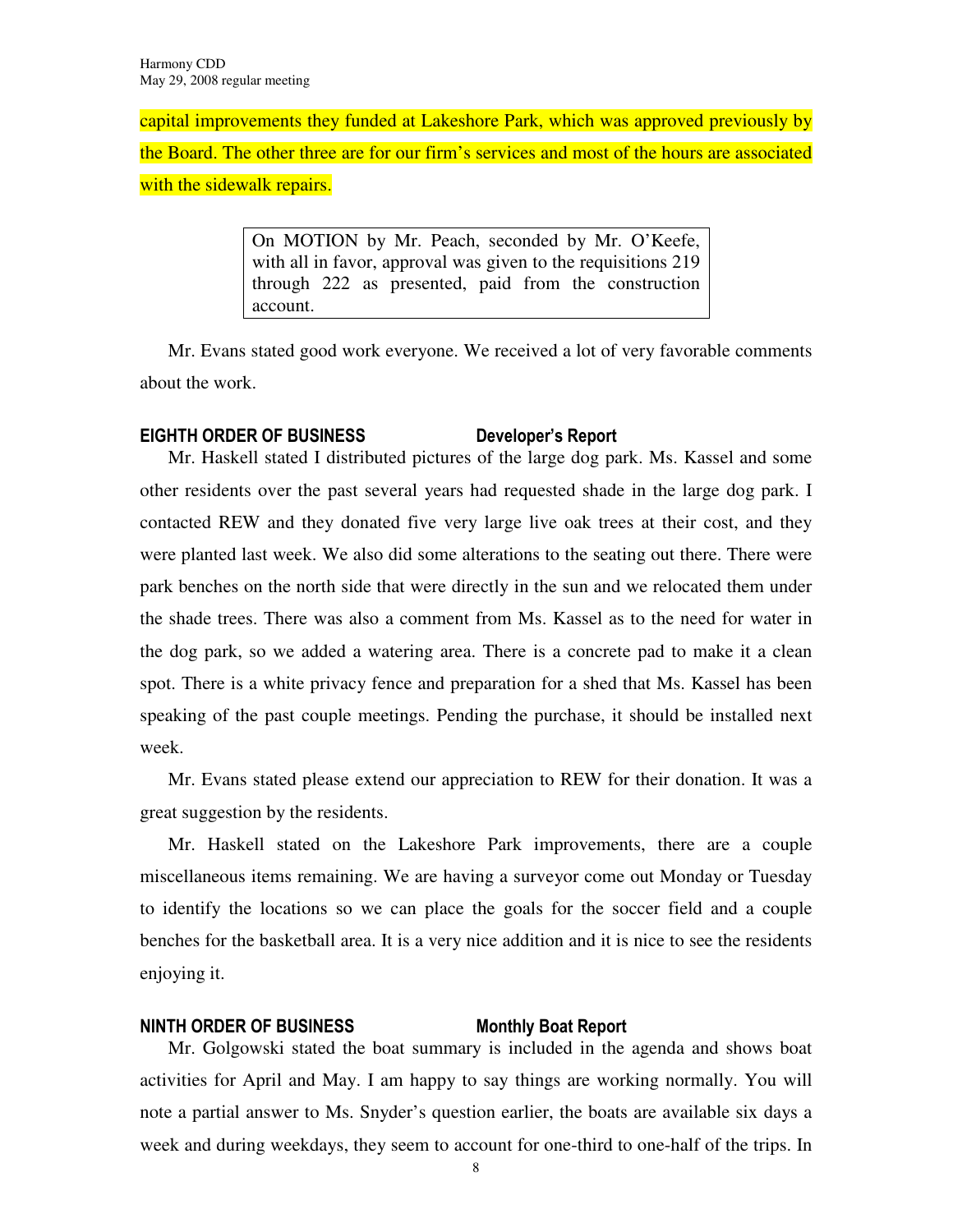reviewing past reports, you will see that pattern occurring. Afternoons are always a question because of weather because that is when we tend to have our worst weather. We are having a fishing derby on June 14 at the docks as part of the Flag Day celebration the community is having. Tonight we are having a "walk the Cat Lake" at 7:30. We are going out to understand Cat Lake after dark. It is not a CDD lake but it will help you appreciate Buck Lake and seeing the same processes at work.

Mr. Evans stated the bass boat does not see a lot of use. I recall the purpose why we purchased it was because people were using the pontoon boat to fish. Are the fish not biting or is no one using the boat?

Mr. Golgowski stated I do not know if there is a mechanical problem. I had not heard anything but I can check.

Mr. Evans stated I am wondering if we have publicized it well enough to let people know we have a boat that is mainly for fishing.

Ms. McGinnis stated Thomas tries to have people use that as much as possible. If there is a smaller group, he encourages them to use that.

Mr. Marks stated I would be happy to buy an anchor for that boat. We take it out often and there is no anchor. I wonder if that is part of the problem

Ms. McGinnis stated no anchor makes it hard to fish.

Mr. Golgowski stated it needs to have an anchor. The new boat is listed as the 18-foot fishing boat and the bass boat is listed as a small plastic boat that was purchased earlier.

Mr. Marks stated if you do not take it out often, you would think it is broken.

Ms. McGinnis stated it is not broken, but it looks that way since it is so far away.

Mr. Evans stated it is great to see the boats being utilized.

#### TENTH ORDER OF BUSINESS Supervisor Requests

Mr. Golgowski stated Mr. Moyer's office was approached by a resident last week who had extra landscape materials, Randy and Margaret Odden. In the course of redoing their landscaping, they had surplus plant material, including a 7-foot holly tree that was donated to the District and put into park use. We appreciate that donation.

Mr. Evans stated thank you for your donation.

#### ELEVENTH ORDER OF BUSINESS Audience Comments

Ms. Kerul Kassel stated I want to say think you very much for the improvements to the dog park. They are very much appreciated. The crepe myrtles in the small dog park

9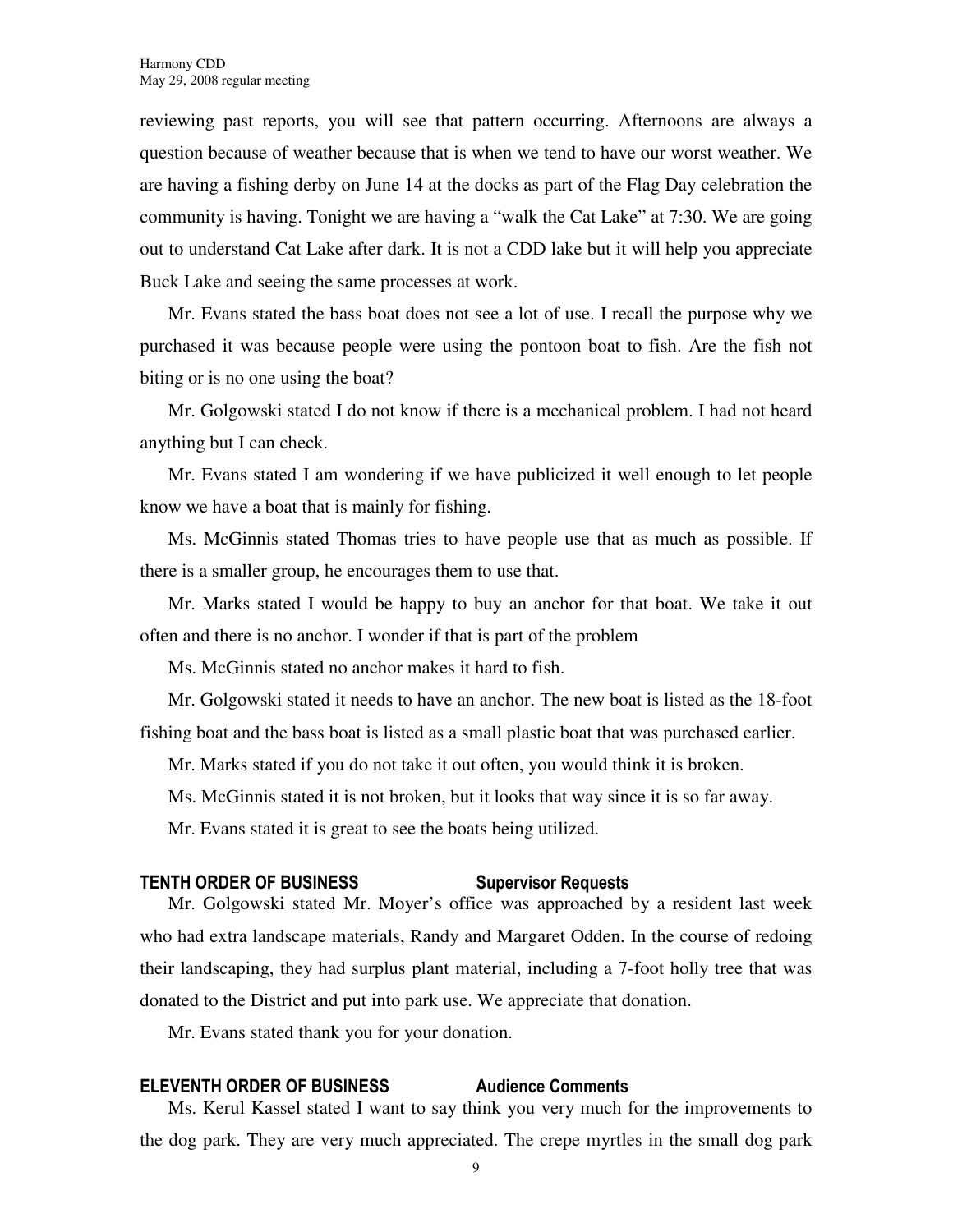are now blooming and providing nice shade. I appreciate the Oddens' contribution. Thanks for the amenities at Lakeshore Park, which are coming along very nicely. People seem really happy with it. I never would have thought of donating plant material to the District. What a great idea! I have seen people rip out landscaping that is perfectly good and throw it away. I would like to have a way for the District to notify residents that they can donate those materials, thereby reducing costs, to let them know that there is an avenue for that. Perhaps we can notify them in the Harmony Notes or put it on the bulletin board if they have landscaping material that is in relatively good shape that they want to get rid of, the District would be happy to receive it.

Ms. Snyder stated that is an excellent idea. Things have overgrown in several yards where we pulled them out and we could have dug them out had I known that we could have donated them.

Mr. Golgowski stated with the Oddens' tree, REW was gracious enough to dig it up, transplant it, rig irrigation to the new location and move it for us. It was a real team effort.

Ms. Kassel stated please extend to REW thanks from the residents for their donation.

A Resident asked regarding the access card for the pool, who is going to look at it?

Mr. Qualls stated that is one thing we are working out, setting up a process to get an access card and make sure everyone has one. I will note your question and I will update the rules for the June meeting. We can talk about it then as well and we will have those mechanisms in place. These rules do not necessarily have all the policies but we will have some sort of policy regarding those access cards.

The Resident stated the key works well because you can get in easily.

Ms. Kassel asked about the workshop at which the budget will be discussed, how will that be noticed to the residents that is not the newspaper? Will it be on the website?

Ms. Wright stated yes.

Ms. Kassel asked can you send a link for the website so residents can have an opportunity to review it before the actual meeting?

Mr. Tome stated I can send an e-blast with the website link to everyone. We can also put additional signage in the community.

Mr. Peach stated in looking at financial notes that explain each item, these would be helpful to put on the website and may answer a lot of the questions.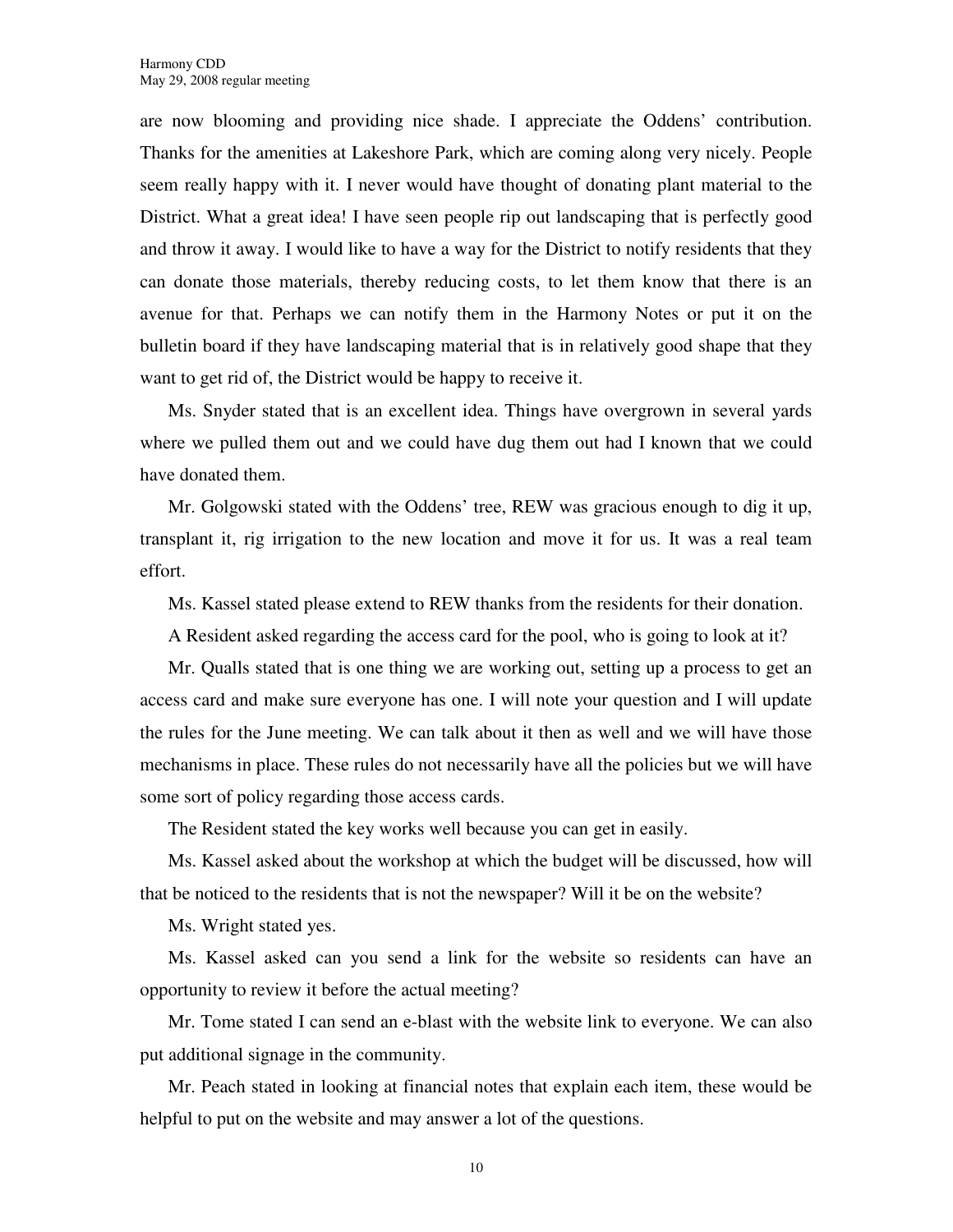Mr. Rich Marks asked are the rules for workshop posted on the website with the changes?

Mr. Qualls stated the old version is. The new version I just brought with me today. Ms. Wright can post them as soon as she has a chance.

Mr. Marks asked regarding a web application for the boats and a reservation with a credit card, can that be easily accomplished? My solution is to make people give a deposit to use the boats, not a check that we do not ever cash, but actual money. I am guessing the person we chased for the damages did not ever pay.

Mr. Golgowski stated we did not pursue collecting for the damages.

Mr. Marks stated if you even received a check, that check will not ever clear. If we took a deposit from someone to use the boats, and we keep it forever until you stop using the boats, we could make money on the interest on those funds. I know people will complain about that but I think the people who are mad that the boats are broken have a greater argument than those who will be mad about their \$250. With a credit card, you can do it online and it can be totally automated. The company that actually collects that money for us will step up to the plate and be interested in making revenue from us in the fees for collecting the deposit. This applies to the boat and the pool. I think the pool issue is also important. People are breaking our stuff. Everyone has guests using the pool. If your guests damage something, you would expect the resident to offer to make payment for the damages. It seems silly that we are not doing anything to make people fix this stuff.

Mr. Evans stated the biggest challenge is you have to prove damages and there is a cost of the pursuit of recovery. Most of the time, the cost of recovery far exceeds damages. It is a balancing act to determine if you are going to go after them. Even if you prevail, do you ever collect it or will you just spend more in legal fees to chase someone who is not going to pay.

Ms. Kassel stated collecting a deposit up front is more effective.

Mr. Evans stated that is the purpose in establishing these policies because then there is the incentive not to damage. The purpose for the deposit is you have at least \$250 and that is incentive not to tear something up. Damages could be more than that but it sets the tone that you are going to be held financially responsible for your actions. The idea with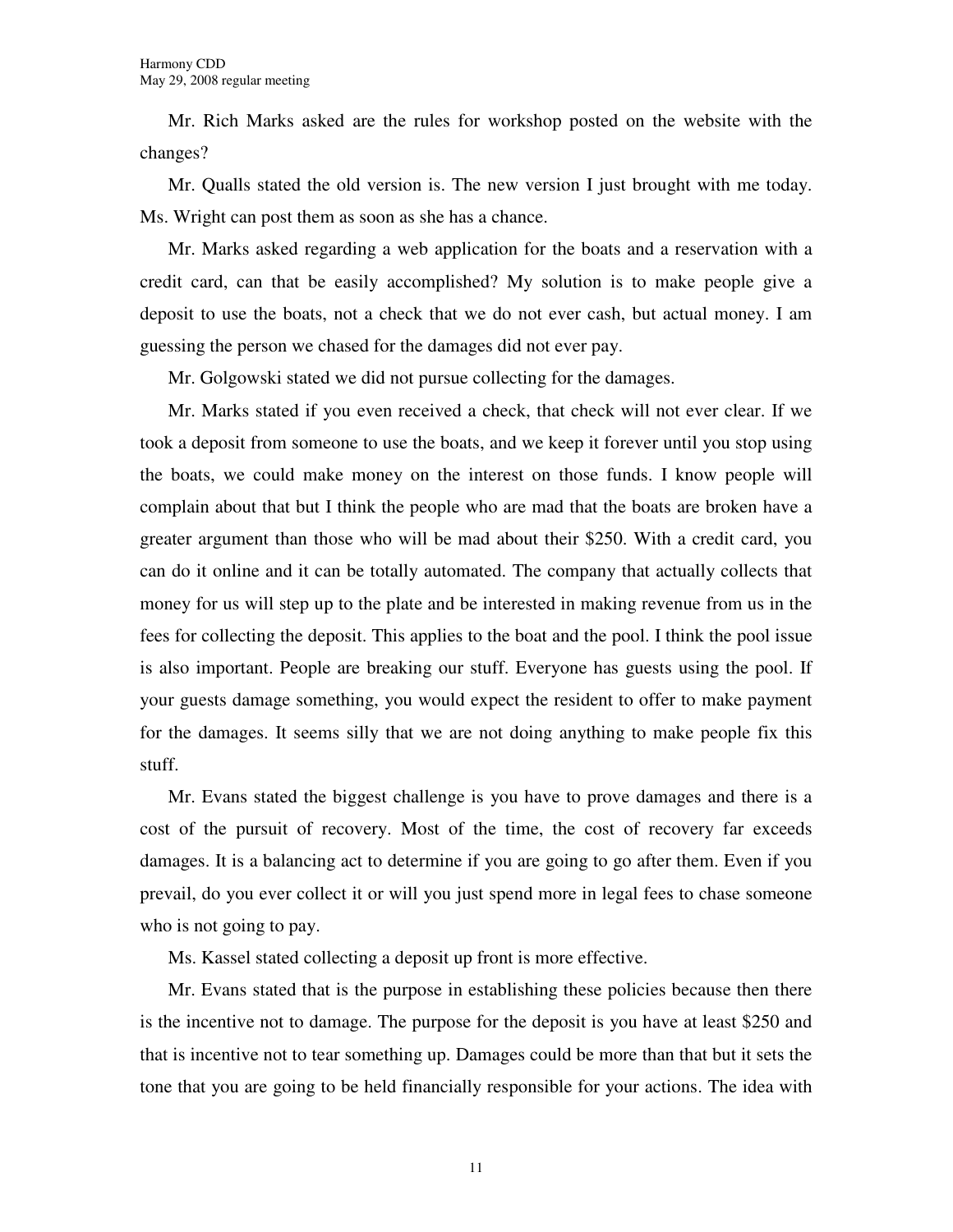the check is a good point. Do we deposit it or do we just hold it? These are things we will review in this draft and get finalized.

Mr. Marks asked do we have the legal right to collect a deposit for something arguably we have paid for, in lieu of our annual assessment to protect our property?

Mr. Qualls stated yes, we can collect fees for provision and maintenance of infrastructure, under which parks and recreation falls.

Mr. Marks asked do we also have the right to refuse use of those facilities?

Mr. Qualls stated yes, in addition to changing the rules to require a deposit, I updated the boat user agreement. Someone is signing a contractual agreement that says they agree to pay this amount or to give their credit card information in lieu of the deposit. I do not think the Board has considered charging a fee up front for use of the boat, regardless of damage.

Ms. Snyder stated I think that will eliminate a lot of families in Harmony if we collect a deposit and did not refund it.

A Resident stated I sent an email to someone a couple months ago about putting in some tennis courts. I wanted to know if there was any further development.

Ms. Snyder stated I thought we are supposed to use the ones at the high school.

Mr. Evans stated I do not recall those discussions. Do you remember who you sent the email to?

The Resident stated I do not recall. Someone said they were exploring it.

Mr. Evans stated I am not aware of any plans that the District has for building tennis courts.

Ms. Kassel asked what is the status of using the ones at the high school? Originally we were told we could use the courts at the high school and now we are told we cannot.

Mr. Evans stated I have not had any direct involvement in those discussions.

Ms. McGinnis stated I do not think it is a good idea to use them during school hours. Outside of school hours should be fine.

Mr. Golgowski stated I believe the court gates stand open all the time so the public can have access to them.

The Resident stated sometimes they are closed, according to a resident who plays there all the time.